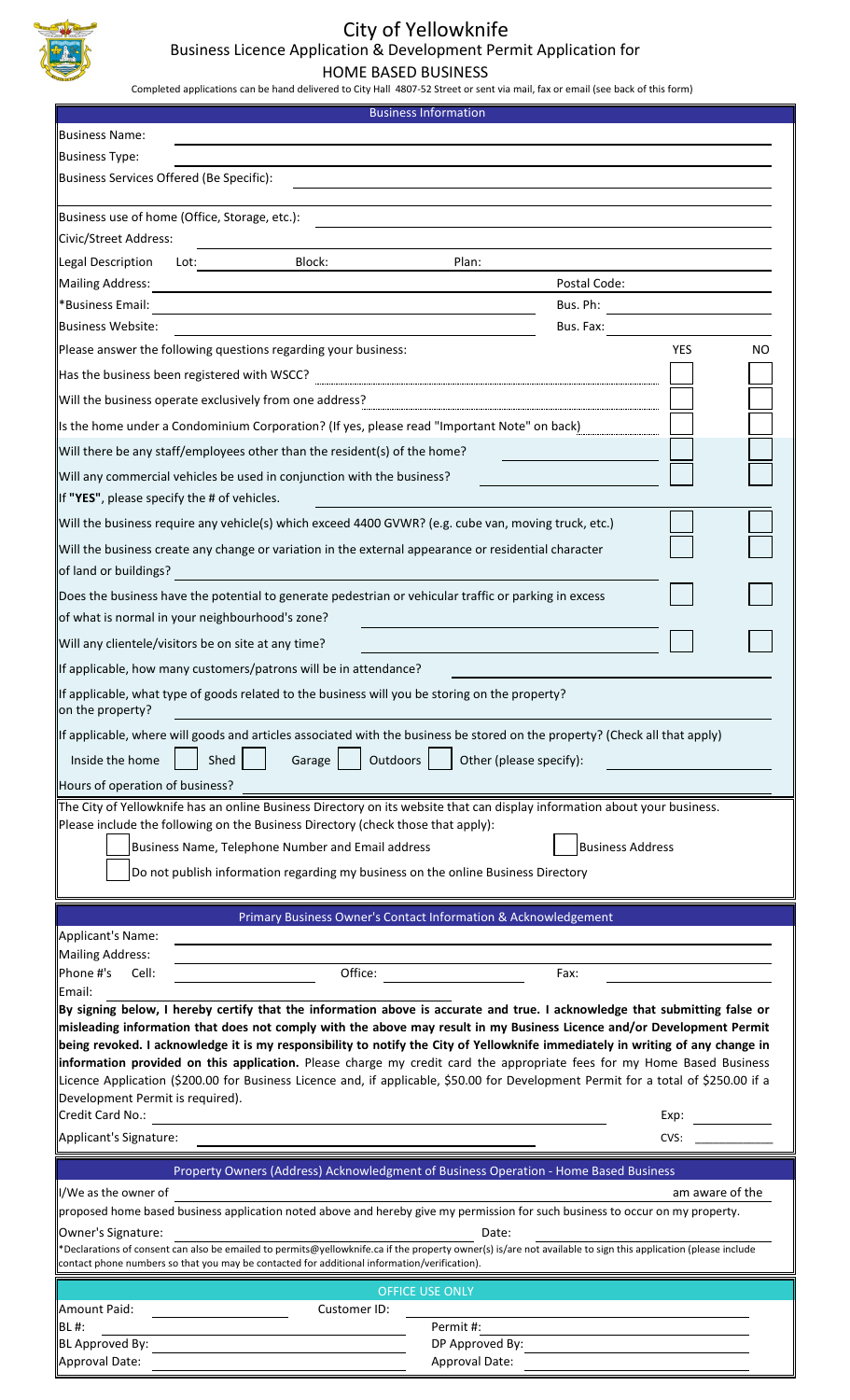## **WHERE TO SUBMIT YOUR HOME BASED BUSINESS APPLICATION**

Completed applications can be hand delivered to City Hall 4807-52 Street or sent via mail, fax or email as per below.

City of Yellowknife Fax: 867-920-5649 Business Licence By-law No. 3451 PO Box 580, Yellowknife, NT Email: businesslicence@yellowknife.ca Zoning By-law No. 5045<br>
2014 X1A 2N4 State Phone inquiries: 867-920-5600 ext 0 Phone inquiries: 867-920-5600 ext 0

# **HOME BASED BUSINESS REQUIREMENTS**

A home based business may be permitted in a legally developed residence upon the approval of the Development Officer and expressly subject to the following conditions:

- a) A Home Based Businesses may require Development Permit approval prior to the issuance of a Business License;
- b) An approval of a Home Based Business Use does not exempt the applicant from compliance with any federal or territorial regulation and c) No variation from the external appearance and residential character of land or Buildings shall be permitted;legislation, including but not limited to the Child Care Act and Standards Regulations and the Public Health Act; RSNWT (Nu) 1988, c C-5.
- d) The Home Based Business shall not be staffed by any person other than a resident of the home, and not more than two adult residents of the home shall be permitted to work in the Home Based Business, except in the case of a Day Care Facility, Home one of these two adults may reside elsewhere;
- e) All Home Based Businesses shall be Accessory Use to the residential Use of the Dwelling;
- f) the applicant shall submit the Floor Area and plans designated for the Home Based Business with the submission of the Development Permit application;
- g) When a Development Permit is issued for a Home Based Business, the Development Permit is valid only for the address stated on the application and is not transferable to a new address; no more than two Home Based Businesses may be allowed at any given residence;
- h) the Development Officer may impose conditions relating to the hours and days of operation;
- i) the Home Based Business may be carried out only for the period of time the property is occupied by the applicant for such Permitted Uses;
- j) retail sales by Home Based Businesses shall be limited to goods and articles produced on-Site or packaged for distribution and may include the sales of goods made electronically, by telephone or pick up by customers;
- k) where a Home Based Business involves the presence of clientele and visitors on-Site, and if in the opinion of the Development Officer, the residential character of the neighborhood is compromised by the activities of these clients, the Development Officer may reduce the number that may be in attendance at any one time;
- l) the Home Based Business shall not generate traffic or parking problems within the neighbourhood;
- m) except with the approval of the Development Officer only one commercial vehicle, may be Used in conjunction with the Home Based Business and shall be parked on-Site at all times if it is not in operation. The vehicle shall not be larger than 4,400 kg;
- n) Uses which are likely to generate traffic problems or require vehicles that do not conform to the By-laws of the City within the residential Zone shall not be allowed;
- o) Not with standing Section 7.9 of this By-law, a Sign may be allowed for a Home Based Business if:
	- i) the Sign displays only the name and type of the business, telephone number and logo;
	- ii) the Sign does not exceed 0.16 m2;
	- iii) the Sign is unlit; and
	- the Sign is unobtrusive and complementary to the neighbourhood; and,
- p) All Development Permits issued for Home Based Businesses shall be subject to the condition that the Development Permit may be revoked by the Development Officer at any time if conditions (b) to (o) are contravened, or where the Use is or has become detrimental to the amenities of the neighborhood.

#### **Home Based Business does not include:**

\*A commercial entertainment or commercial recreational use \*A Dating or Escort Service \*Animal Services and Kennels \*Motor Vehicle and Power Sports Equipment Sales, Rental, Storage, Service or Repair

**\*\*\*By having signed this form, you have certified that you will abide by the above conditions after you have received a Development Permit for the Home Based Business and know that failure to do so will result in cancellation of the Development Permit and possible action taken by the City of Yellowknife. \*\*\***

### **IMPORTANT NOTE FOR CONDOMINIUM OWNERS/RENTERS**

Condominium corporations may have rules / by-laws respecting Home Based Businesses. It is the responsibility of the applicant to know and understand these rules / by-laws prior to submitting their application for a Home Based Business.

#### **SCHEDULE "E"**

Under the City of Yellowknife Business By-law No. 3451, professions which require submission of qualifications prior to the issuance of a Business Licence are as follows:

| *Appliance Serviceman | *Electrician            | *Insulator (Mechanical Systems)            | *Plumber                  |
|-----------------------|-------------------------|--------------------------------------------|---------------------------|
| *Asbestos Abatement   | *Electronic Techinician | *Machinist                                 | *Sheet Metal Mechanic     |
| *Autobody Mechanic    | *Floor Laying Mechanic  | *Motor Vehicle Mechanic                    | *Steam Fitter/Pipe Fitter |
| *Blaster              | *Gas Fitter             | *Oil Burner Mechanic                       | *Welder                   |
| *Carpenter            | *Heavy Duty Mechanic    | *Refrigeration & Air Conditioning Mechanic |                           |

#### **ADDITIONAL INFORMATION:**

It is the responsibility of the business owner to advise the City, in writing, of any changes to information regarding the business, such as location, contact information or termination of business.